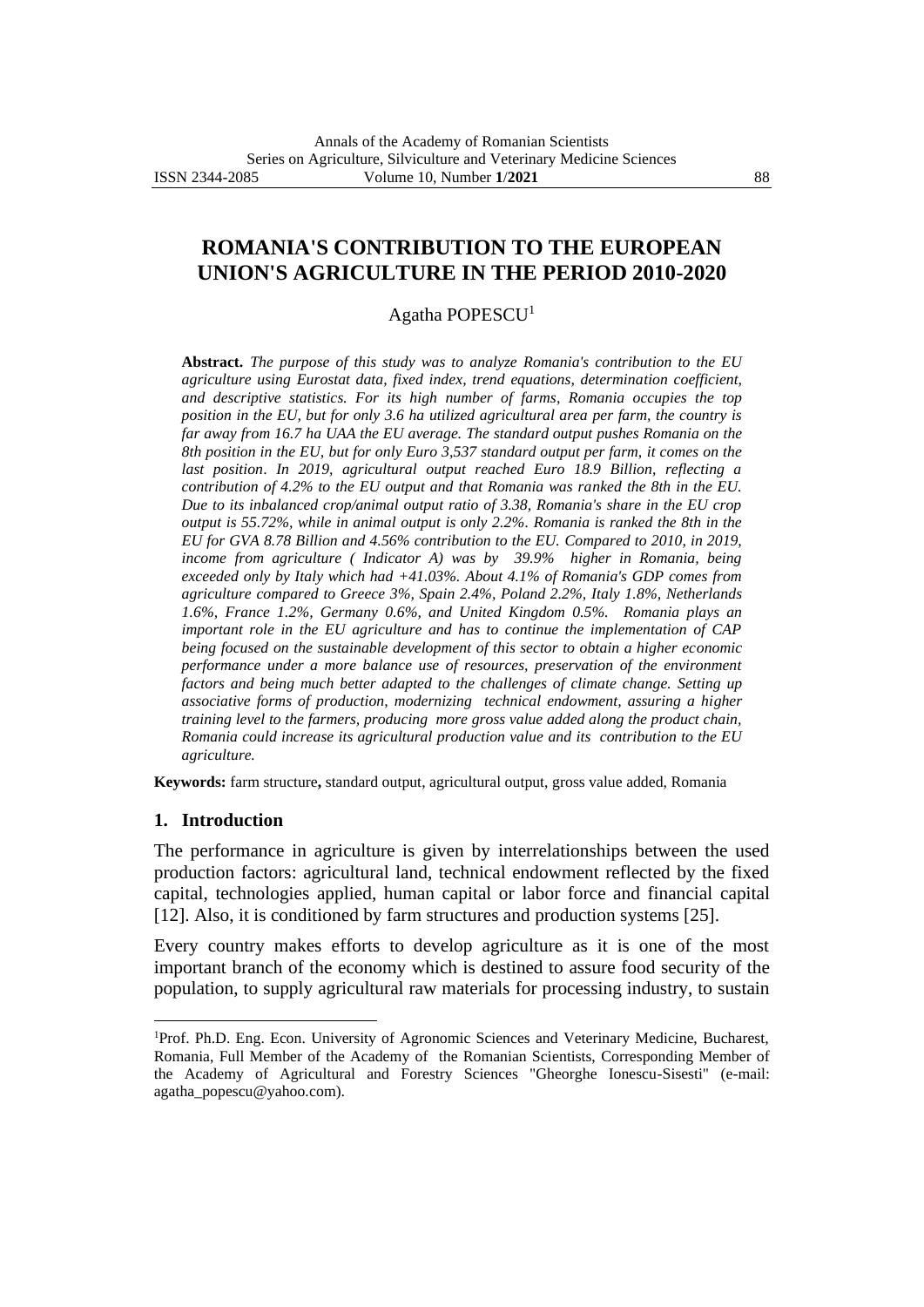export, trade and payment balance, to offer jobs and income for farmers and rural population, for protecting environment and biodiversity [1, 18, 22].

Romania has a high agricultural potential and its entry into the EU since 2007 has been a crucial moment for achieving a higher performance in this field of activity, joining its efforts with other countries like France, Germany, Italy, Spain, United Kingdom, Netherlands, Poland and Greece for contributing to the sustainable development of agriculture according to the EU Common Agricultural Policy.

To assess the development of agriculture of a country, there is a large range of indicators included in the economic accounts (EAA) which provide detailed information on income generated by agricultural production. As a satellite account of the European System of Accounts (ESA), the EAA provides information adapted to the specificity of the agricultural industry:

*-gross domestic product (GDP)* created in agriculture which allow to evaluate the sector contribution to the national economy and to assure a reference term for making comparisons among various countries regarding the development of their agriculture [15]; the level of GDP is deeply influenced by technical endowment (fixed assets volume and structure), and also by employment in agriculture [11, 16, 17, 19, 23, 24];

- *agricultural output at basic and producer prices* describes the value of goods and services achieved processes of production; detailed analysis is depicted about crop output, animal output and the value of services related to agriculture [5, 6, 7];

-*intermediate consumption in agriculture* regards the purchases made by farmers for raw and auxiliary materials needed in crop production (seeds, fertilizers, plant protection) and animal production (feeding stuffs, and veterinary expenses) and also the required services, repairs, maintenance etc.;

- *gross value added (GVA) created in agriculture* results from the difference between the value of agricultural output and the value of various input costs involved in the production process, adjusted for taxes and subsidies on products. It reflects how much value added is produced by every 1 euro spent on the cost of goods and services used in the production process ( intermediate consumption) [8];

-*subsidies granted to the EU member states* according to their relative weight in the output value of the EU-28's agricultural industry and even higher; their type and amount have changed over time as a result of successive reforms of the CAP ('decoupling' subsidies from particular crops, single farm payments, subsidies on products, subsidies on production etc)

-*taxes* (income taxation, tax on property and wealth, Inheritance and gift tax, other taxes) [26];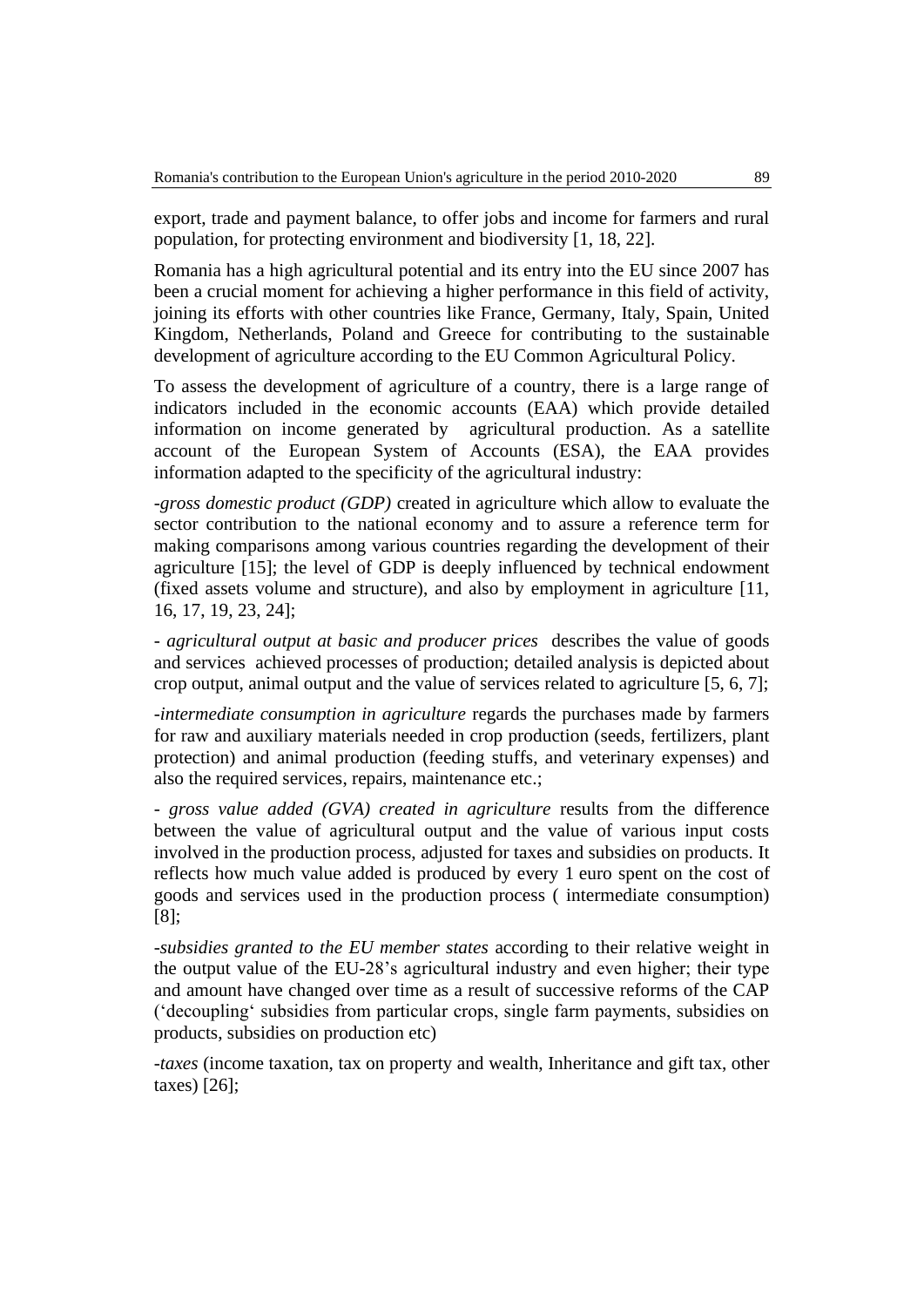-*labour input in agriculture* is provided first of all by the farmers and their family members, being known that the EU agriculture is characterized by family farming; secondly, the seasonality of the agricultural activities (for example, labour peaks at harvesting) imposes to hire workers for a relatively short period of time; thirdly, some farmers are occupied on a part-time basis as they have another important income source. For this reason, the volume of labour input in agriculture is expressed in terms of full-time labour equivalents, AWU (annual work units) [13, 14, 20, 21];

-*labour productivity* quantifies the result of work in agriculture in terms of "income", which is a key measure for determining the viability of the agricultural sector. Factor income in the EAA is the remuneration of all the used production factors (land, labour and capital). It reflects the net value added at factor cost, after adjusting gross value added for the consumption of fixed capital, and subsidies and taxes on production. Within agricultural accounts, labour productivity is expressed as an index, which reflects "the net value added by the equivalent of each full-time worker" in the agricultural industry. Therefore, it is computed on the basis of the real factor income per AWU [9]. This factor income is justified by the specificity of seasonal agricultural activities which result in more part-time activities than full-time.

In this context, the paper aimed to analyze the contribution of Romania to the EU's agriculture in the period 2010-2020, but also in 2020 according to the available data provided by Eurostat. The main indicators taken into consideration in this study were: number of the agricultural holdings, of which family farms; utilized agricultural area (UAA) and average UAA per farm, number of animal farms; standard output and standard output per farm; output of the agricultural industry, of which crop and animal output; gross value added (GVA) in agriculture; indicator A of the income from agricultural activity and the contribution of agriculture to GDP. Based on the level of the main indicators there were made comparison between Romania and the main agricultural EU-28 member states: France, Germany, Italy, Spain, United Kingdom, Netherlands, Poland and Greece in order to assess Romania's position and its contribution to the EU agriculture.

# **2. Materials and Methods**

This research is based on Eurostat data base for the main indicators characterizing agriculture in Romania in comparison with other main agricultural EU-28 member states: France, Germany, Spain, Italy, United Kingdom, Netherlands, Poland, and Greece.

The period of analysis was in general 2010-2019 and in some cases 2010-2020 depending on the available data.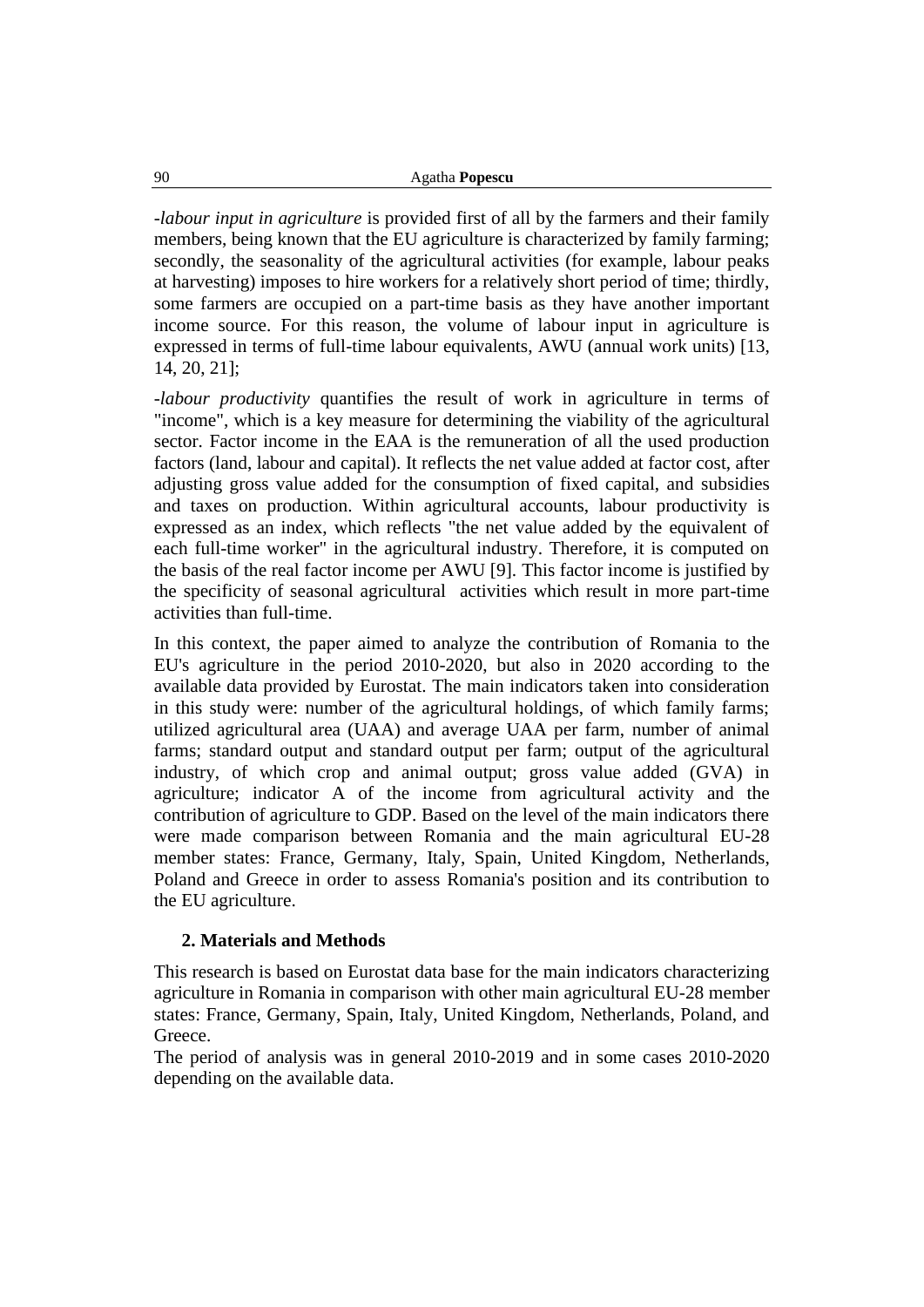The indicators analyzed in this study were: number of farms, of which family farms; utilized agricultural area (UAA); average farm size in terms of UAA/farm; standard output and standard output per farm; agricultural production value; crop and animal production value; gross value added created in agriculture; indicator A of the income from agricultural activity; contribution of agriculture to GDP.

The main statistical procedures used in this research were:

- Fixed basis index,  $I_{FB\%} = (x_n/x_1)$  x100 used for reflecting the increase/decrease of an analyzed indicator in the year 2019 or 2020 compared to 2010.

- Market share of Romania compared to the selected EU countries in the EU level for the analyzed indicators:

-Polynomial Regression equation,  $Y = ax^2 + bx + c$  for reflecting the general tendency of the studied indicator over the time.

-The coefficient of determination,  $\mathbb{R}^2$ , for showing the dependence of the variation of an indicator on the time variation.

-Descriptive statistics in terms of: mean, deviation standard, coefficient of variation, minimum and maximum value for agricultural output and gross value added in the period 2010-2020.

The obtained results were synthesized in tables and illustrated in graphics and the corresponding comments were made. The conclusions point out the main ideas resulting from this research.

#### **3. Results and Discussions**

#### **3.1. Number of the agricultural holdings**

Romania is the country with the most numerous farms and also with the most numerous small farms in the EU. In 2016, Romania had 3,422,000 agricultural holdings, coming on the top position in the EU-28. However, other countries like Poland, Italy and Spain have also many agricultural holdings: 1,410,000, 1,145,710, and respectively, 945,020. All these four countries keep 8,923,400 farms representing 66.15% of the total number of agricultural holdings in the EU-28 accounting for 10,465,000 at that time. Therefore, Romania had 32.6% of the total number of agricultural holdings in the EU-28 [3] (Fig. 1).

#### **3.2.Family farming is dominant**

In 2016, in the EU-28 there were 9,962,680 family farms representing 95.2% of the total number of agricultural holdings. Romania, Poland, Italy, Spain, followed by Greece, France, Hungary, Germany, United Kingdom and Netherlands, all together accounted for 86.17% of all the EU-28 family farms. Therefore, the EU agriculture is characterized by family farming (Fig.1).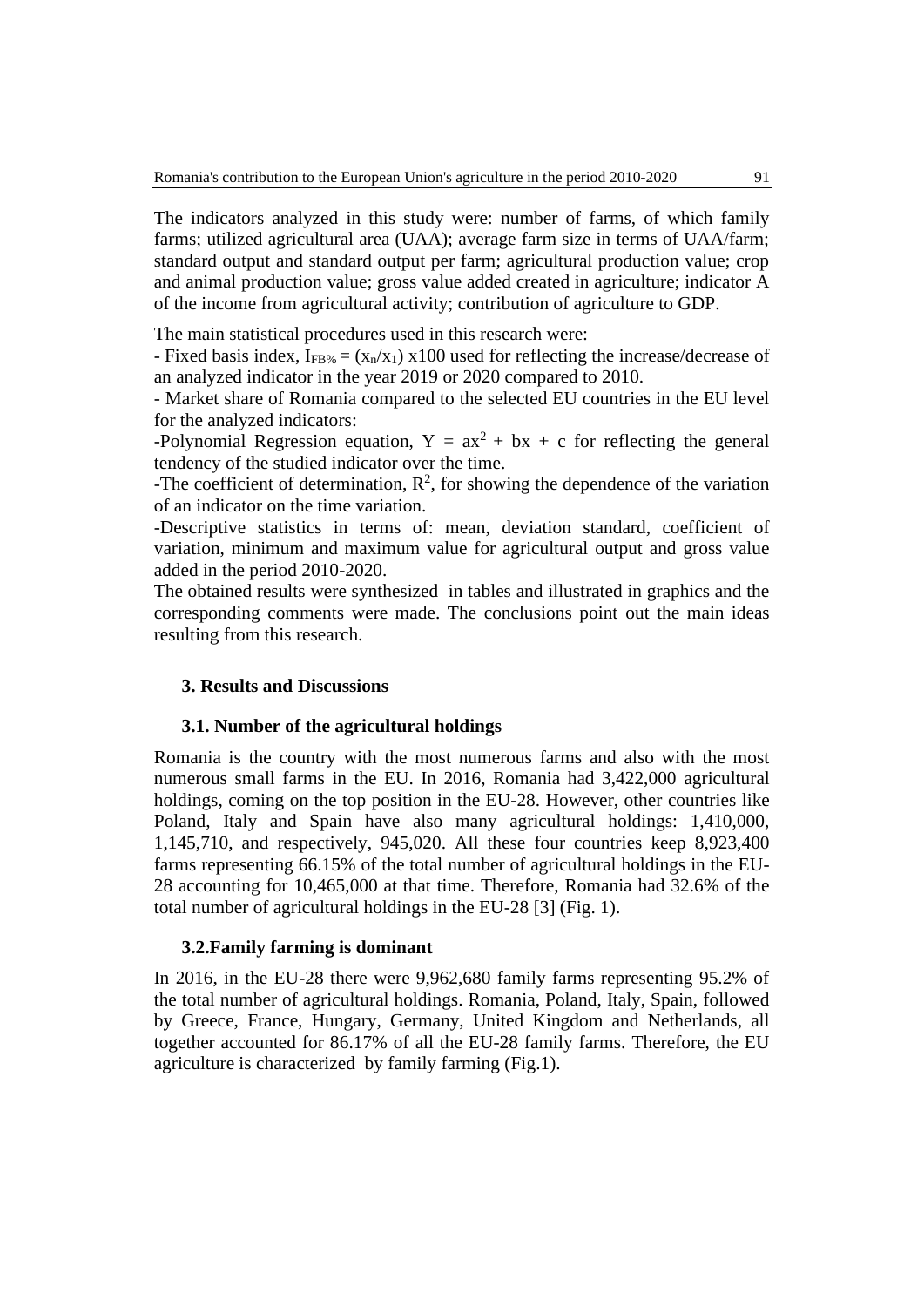

**Fig.1.** The number of farms, of which family farms existing in Romania and other selected EU-28 member states in 2016 Source: Own design based on the data from [3].

In Romania, 99.2% of the agricultural holdings are family farms, in general small sized-farms most of them being of a subsistence profile. In the selected countries mentioned above, the share of family farms is the following one: 98.7% in Poland and in Greece, 97.2% in Hungary, 96% in Italy, 90.9% in Germany, 90.8% in United Kingdom, 89.7% in Netherlands, 87.08% in Spain and 68.34% in France.

More than this, of the total number of farms existing in Romania 2,956,380 farms have households which consume over 50% of the final production, representing 86.39% of the total number of farms. In the other selected EU countries, the situation is the following one: 59.7% in Hungary, 25.3% in Italy, 18.3% in Poland, 16% in Greece, 3.5% in Spain, 1.5% in France and zero in United Kingdom, Germany and Netherlands.

## **3.3. Utilized agricultural area**

Romania has 14.6 million ha agricultural land, but only 12,502,540 ha, that is 85.45% is utilized at present. More than this, 6,871 thousand ha belong to the family farms, meaning 54.95% of the utilized agricultural land (UAA). Therefore, the difference of 45% is worked by the agricultural commercial companies.

For the size of UAA, Romania is situated on the 7th position in the EU-28 after France, Spain, Germany, United Kingdom, Poland and Italy. In most of these countries, the share of the UAA in family farms is higher than in Romania as follows: 60.8% in Spain, 64.1% in Germany, 66.6% in Greece, 68% in United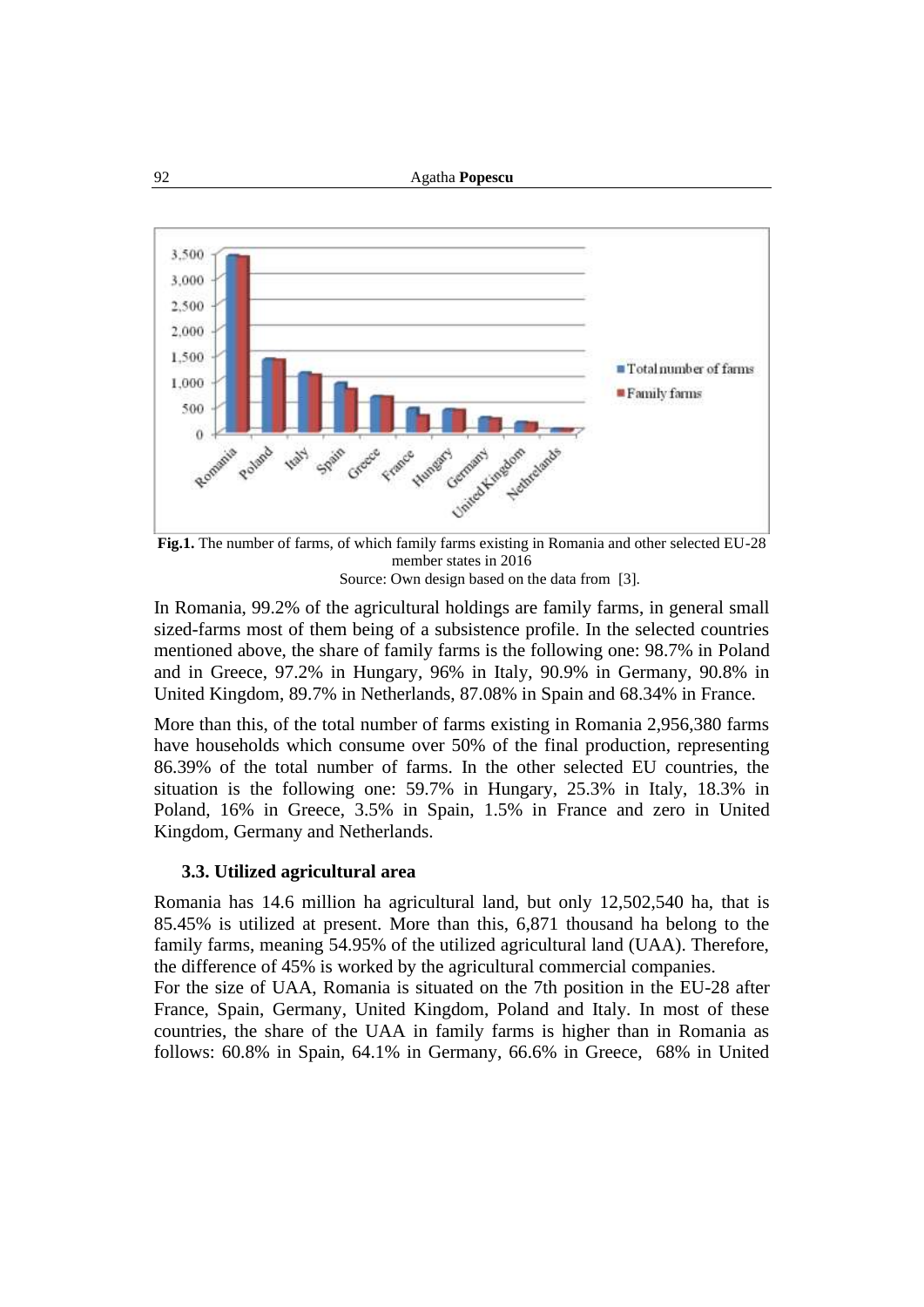Kingdom, 83% in Italy and 85.6% in Poland. France is the only exception where the UAA in family farms represent only 44.6% of the total UAA (Fig. 2).



**Fig. 2.** The total utilized agricultural area, of which in family farms in Romania and other selected EU-28 member states

Source: Own design based on the data from [2, 3].

## **3.4. Average UAA per farm**

Due to the high number of farms existing in Romania, the UAA per farm is one of the smallest in the EU, accounting for 3.6 ha and the UAA per family farm is only 2.02 ha.

However, compared to the EU-28 average UAA/farm of 16.7 ha, other selected EU countries have also a smaller UAA/holding like: Greece (6.64 ha), Poland (10.21 ha) and Italy (10.99 ha) (Table 1).

|                | Average total | Average UAA/        | <b>Differences</b> |
|----------------|---------------|---------------------|--------------------|
|                | UAA/Farm      | <b>Family farms</b> |                    |
| $EU-28$        | 16.7          | 10.8                | $-5.9$             |
| Romania        | 3.6           | 2.02                | $-1.58$            |
| Poland         | 10.21         | 8.85                | $-1.35$            |
| Italy          | 10.99         | 9.51                | $-1.48$            |
| Spain          | 24.58         | 17.16               | $-7.42$            |
| Greece         | 6.64          | 4.48                | $-2.16$            |
| France         | 60.93         | 39.82               | $-21.11$           |
| Germany        | 60.53         | 42.70               | $-17.83$           |
| United Kingdom | 90.65         | 67.97               | $-22.68$           |

**Table 1.** The average UAA/farm in Romania and the selected EU countries (ha/farm)

Source: Own calculation based on the data from [2, 3].

A higher UAA than the EU average is in United Kingdom (90.6 ha), Luxemburg (65 ha), France (60.9 ha), Germany (60.5 ha), Denmark (55 ha) and Spain (24.5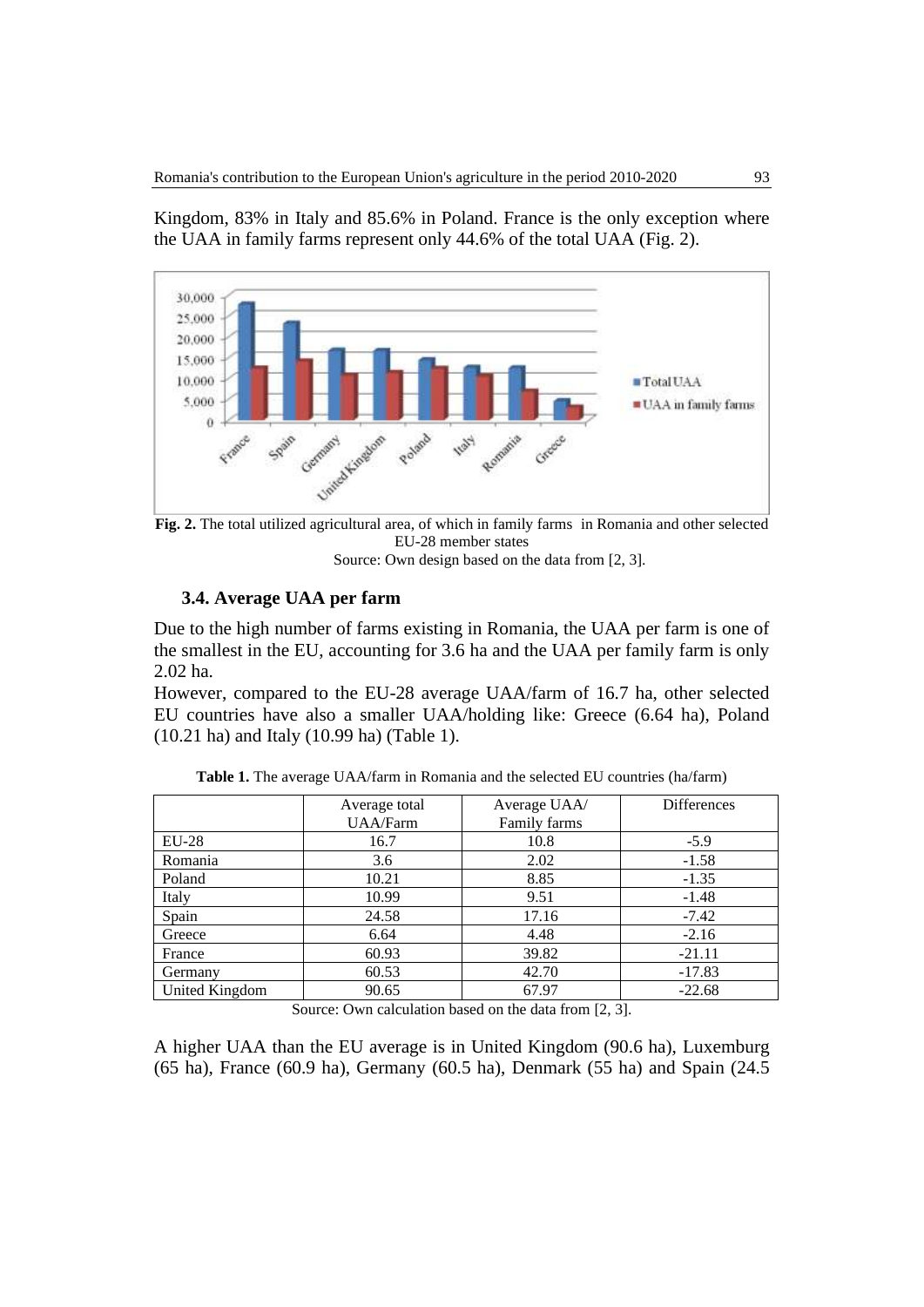ha). It is obviously that in the family farms in all the EU countries, the UAA is smaller than the average UAA per total number of holdings.

The small UAA indicates a low production potential capacity and economic performance of the farm. the smallest average farm size is in Malta, Cyprus and Romania where it ranges between 1 and 3.6 ha (Table 1).

#### **3.5. Number of farms with livestock**

An important number of farms in the EU is raising animals: bovines, swine, sheep and goats, poultry, horses etc.

Romania is also in the top position from this point of view having 2,567,430 animal farms, having a share of 75% in the total number of farms. A high number of farms with livestock is in Poland (718,900, that is 50.9%). Also Hungary, France, Greece, Spain, Germany, Portugal, Italy, United Kingdom, Bulgaria and Ireland have a high number of farm animals (Fig.3).



**Fig. 3.** The number of farms with livestock in Romania and other EU-28 countries Source: Own design based on the data from [4].

The share of the number of farm animals in the total number of farms differs from a country to another reflecting the importance of animal farming in each member states' agriculture, the production performance, the applied technologies and the local favorable conditions for the development of animal husbandry.

The highest share of animal farms in the total farms is in Romania and United Kingdom (75%), Germany (66.8%), Hungary (60.8%), France (54.2%), and Poland (50.9%). A lower share of animal farms is in Italy (13.5%), Spain (22.9%) and Greece (34.8%).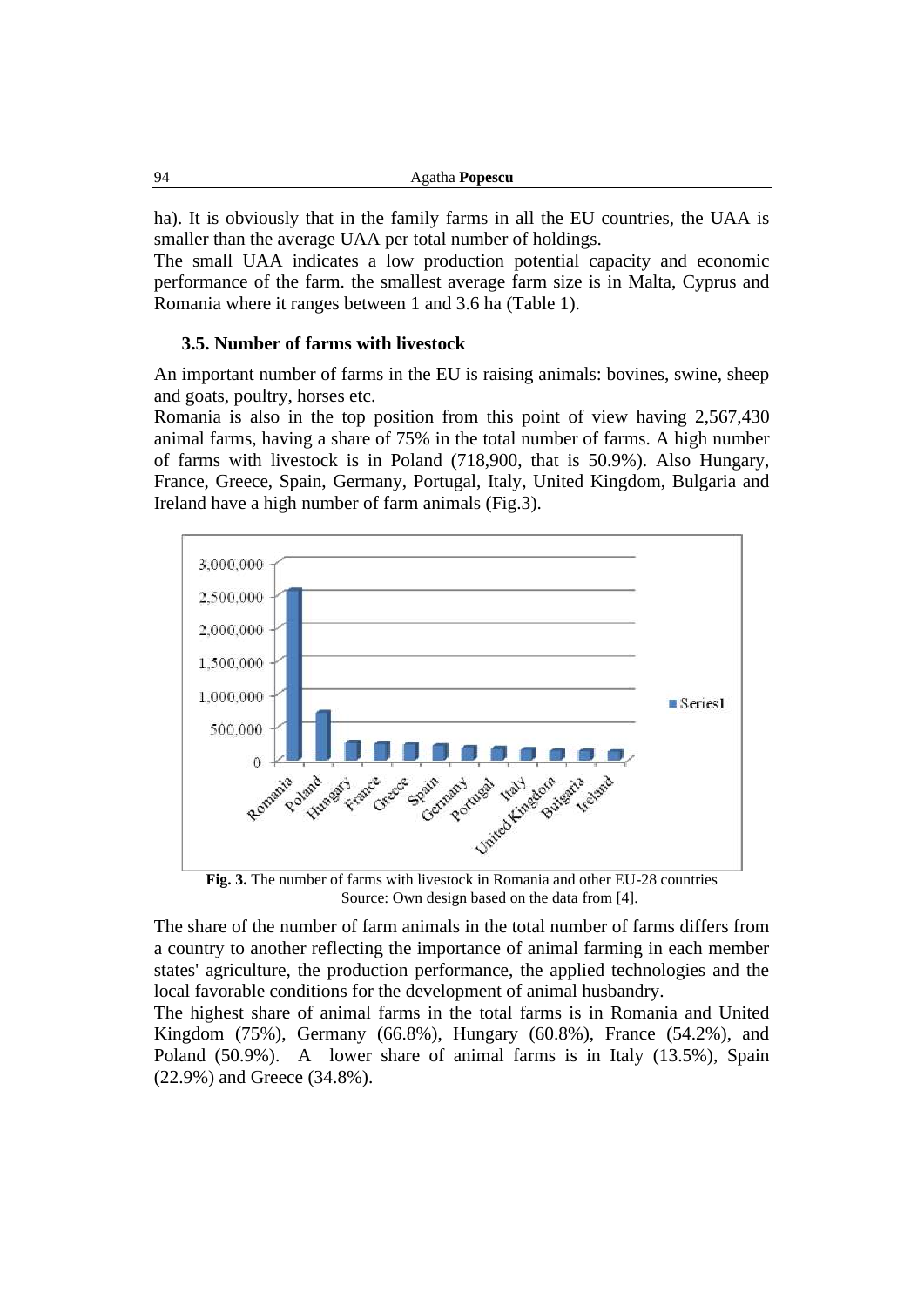### **3.6. Standard output**

Standard output reflects the economic efficiency of agricultural activities in a farm and is the main synthetic indicator allowing comparisons in the agriculture of the EU member states.

Romania registered Euro 12,105 Million standard output (SO), coming on the 8th position in the EU after France, Italy, Germany, Spain, United Kingdom, Poland and Netherlands (Fig.4).

Therefore, Romania's performance in agriculture is five times lower than in France, 4.27 times smaller than in Italy, 4.06 times lower than in Germany, 3.16 times smaller than in Spain, 2.09 times than in United Kingdom, 2.06 times than in Poland and 1.9 times than in Netherlands.



**Fig. 4.** Romania's standard output compared to SO in the selected EU-28 Countries ( Euro Million) Source: Own design based on the data from [2].

## **3.7. Standard output per farm**

Taking into consideration the value of standard output and the number of farms, Romania registered a very low standard output per farm, accounting for only Euro 3,537, which reflects a low efficiency and average economic size of the agricultural holdings.

In the selected EU countries, the highest SO per farm was achieved in Netherlands and accounted for Euro 414,637, having in mind that this member state has a small number of farms of about 55,680. Also, a high SO per farm was carried out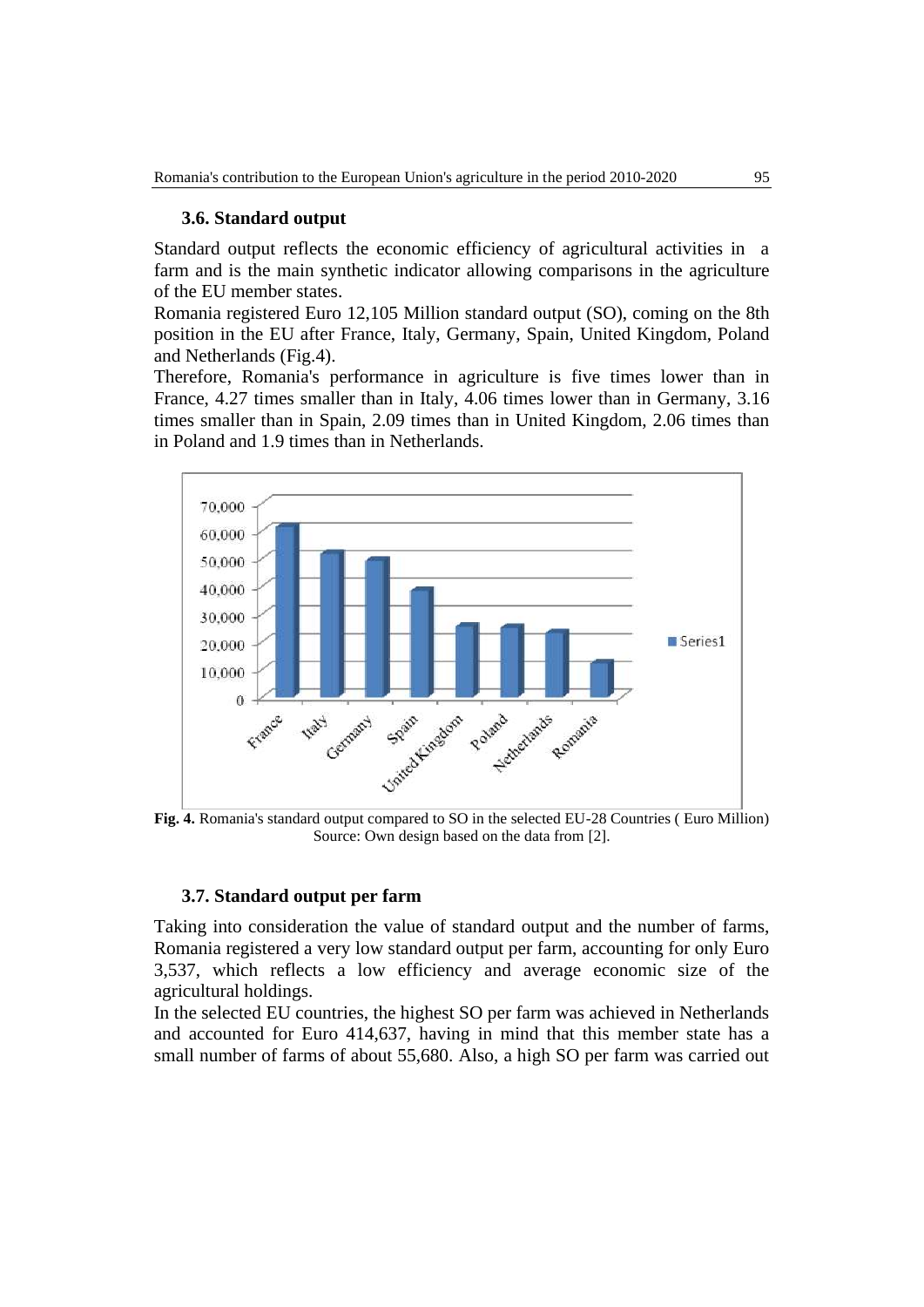in the decreasing order by: Germany, United Kingdom, France, Italy, Spain, and Poland (Fig. 5).



Fig. 5. Romania's standard output per farm compared to SO per farm in the selected EU-28 Countries ( Euro per farm) Source: Own calculation and design based on the data from [2].

# **3.8. Output of the agricultural industry**

Romania carried out Euro 18.9 Billion agricultural output in 2019, by 23.5% more than in 2010 (Table 2).

|                | 2019  | 2010  | 2019/2010 (%) | Market share in |
|----------------|-------|-------|---------------|-----------------|
|                |       |       |               | 2019(%)         |
| $EU-28$        | 448.5 | 372.0 | 120.5         | 100.00          |
| 1. France      | 77.0  | 68.1  | 113.0         | 17.16           |
| 2. Germany     | 58.5  | 49.8  | 117.4         | 13.04           |
| 3.Italy        | 57.8  | 48.0  | 120.4         | 12.88           |
| 4. Spain       | 51.6  | 40.3  | 128.0         | 11.50           |
| 5.United       | 30.8  | 23.7  | 129.9         | 6.86            |
| Kingdom        |       |       |               |                 |
| 6. Netherlands | 29.1  | 25.4  | 114.5         | 6.48            |
| 7.Poland       | 26.3  | 19.7  | 133.5         | 5.85            |
| 8. Romania     | 18.9  | 15.3  | 123.5         | 4.21            |
| 9. Greece      | 11.9  | 10.9  | 109.1         | 2.65            |

**Table 2**.Output in the agricultural industry in Romania compared to other selected EU-28 countries in 2019 versus 2010 ( Euro Billion)

Source: Own calculation based on the data from [5].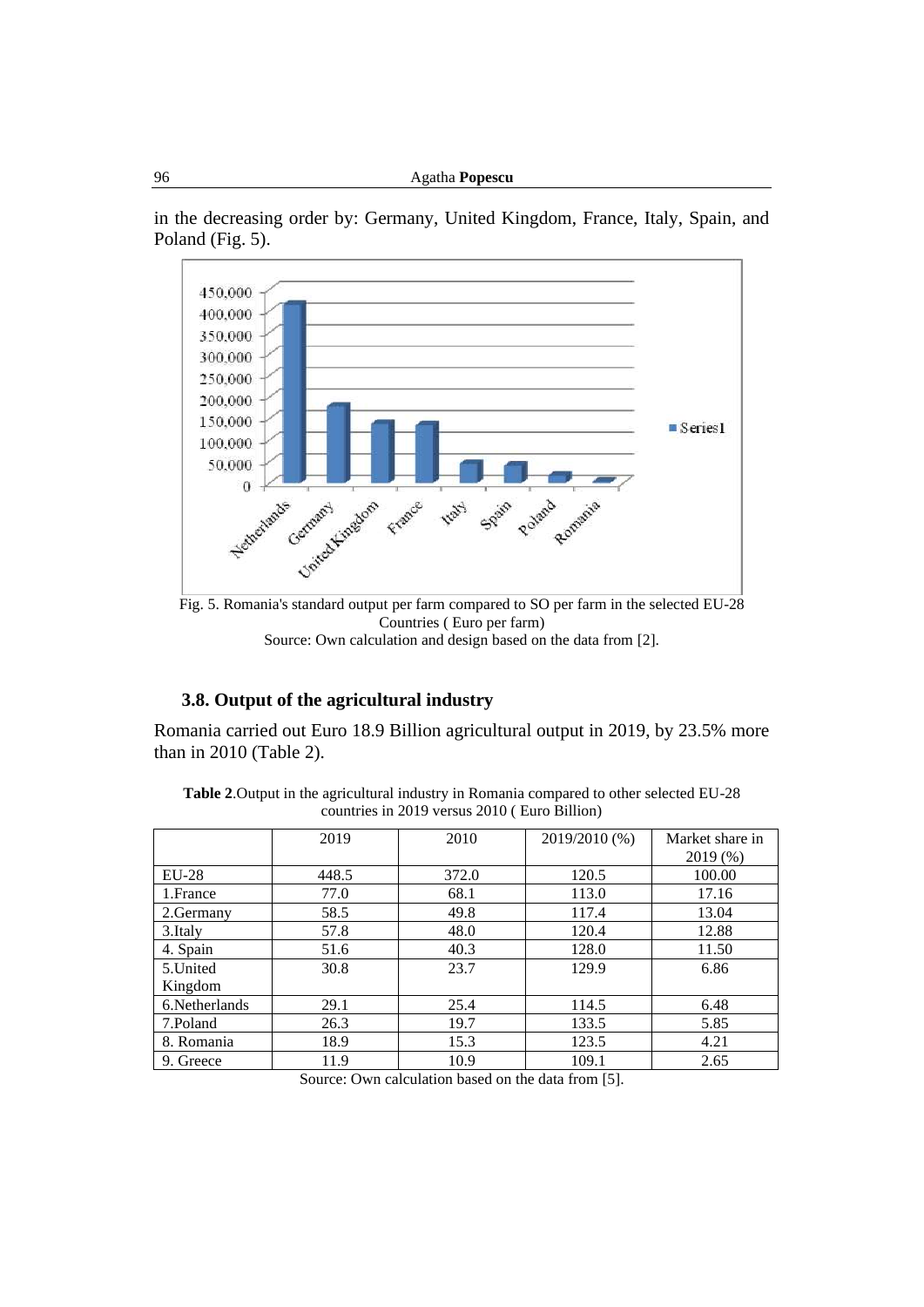This situated the country on the 8th position in the EU-28 after France, Germany, Italy, Spain, United Kingdom, Netherlands and Poland, being followed by Greece. Therefore, Romania contributed by 4.2% to the EU agricultural output in 2019 versus 4.1% in 2010.

These nine member states achieved Euro 361.9 Billion agricultural output in 2019, which accounted for 80.69% on the total EU-28 output produced in the agricultural industry (Table 2).

*Crop output* achieved in Romania accounted for Euro 13.26 Billion in 2019, being by 28.5% higher than in 2010. For this performance, Romania came on the 6th position in the EU-28, contributing by 5.72% to the EU crop output.

Romania is situated among the nine EU member states where crop output is the best developed: France, Italy, Spain, Germany, Netherlands, Romania, Poland, United Kingdom, Greece, which all together carried out Euro 191.59 Billion from crop farming contributing by 82.715 to the EU crop output (Table 3).

|                | 2019   | 2010   | 2019/2010 (%) | Market share in |
|----------------|--------|--------|---------------|-----------------|
|                |        |        |               | 2019(%)         |
| <b>EU-28</b>   | 231.64 | 196.88 | 117.6         | 100.00          |
| 1.France       | 43.35  | 39.16  | 110.6         | 18.71           |
| 2.Italy        | 31.40  | 26.56  | 118.2         | 13.55           |
| 3. Spain       | 29.99  | 25.03  | 119.8         | 12.94           |
| 4. Germany     | 27.89  | 24.86  | 112.1         | 12.04           |
| 5. Netherlands | 14.38  | 12.63  | 113.5         | 6.20            |
| 6.Romania      | 13.26  | 10.32  | 128.5         | 5.72            |
| 7.Poland       | 11.67  | 10.00  | 116.7         | 5.03            |
| 8.United       | 11.39  | 8.62   | 132.1         | 4.91            |
| Kingdom        |        |        |               |                 |
| 9. Greece      | 8.26   | 7.38   | 111.9         | 3.56            |

**Table 3.** Crop Output in Romania compared to other selected EU-28 countries in 2019 versus 2010 ( Euro Billion)

Source: Own calculation based on the data from [6].

*Animal output* in Romania is 3.38 times smaller than crop production, reflecting an inbalanced ratio between the two basic sectors of the agricultural industry.

In 2019, Romania carried out Euro 3.92 Billion animal output, that is 7.9% more than in 2010. The country contribution to the EU-28 animal output was very small, only 2.2% in 2019.

However, for its animal output, Romania came on the 8th position in the EU after Germany, France, Spain, United Kingdom, Italy, Poland and Netherlands, being followed by Greece. All these nine countries together achieved Euro 137.71 Billion output in animal sector and had a share of 77.46% in the EU-28 animal output (Table 4).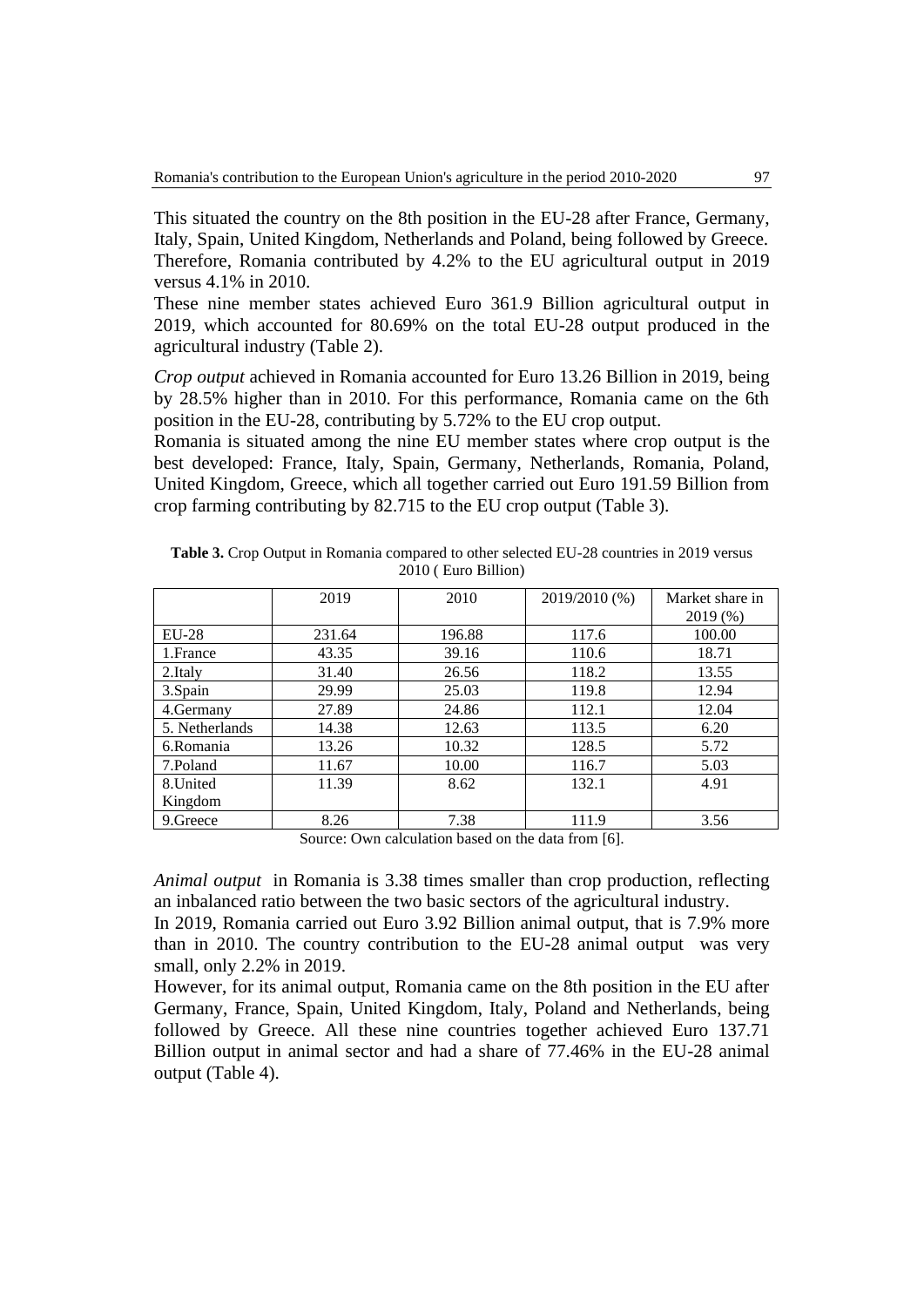|                | 2019   | 2010   | 2019/2010 (%) | Market share in<br>2019(%) |
|----------------|--------|--------|---------------|----------------------------|
| EU-28          | 177.76 | 144.60 | 122.90        | 100.00                     |
| 1. Germany     | 27.35  | 22.68  | 120.50        | 15.38                      |
| 2. France      | 26.57  | 23.15  | 114.70        | 14.94                      |
| 3.Spain        | 19.91  | 13.79  | 144.37        | 11.20                      |
| United<br>4.   | 16.42  | 12.87  | 127.58        | 9.23                       |
| Kingdom        |        |        |               |                            |
| 5. Italy       | 15.80  | 14.35  | 110.10        | 8.88                       |
| 6. Poland      | 14.01  | 9.14   | 153.28        | 7.88                       |
| 7. Netherlands | 11.17  | 9.42   | 118.50        | 6.28                       |
| 8. Romania     | 3.92   | 3.63   | 107.90        | 2.20                       |
| 9. Greece      | 2.56   | 2.54   | 100.70        | 1.44                       |

**Table 4.** Animal Output in Romania compared to other selected EU-28 countries in 2019 versus 2010 ( Euro Billion)

Source: Own calculation based on the data from [7].

#### *Crop/Animal output ratio*

Based on the absolute values of crop and animal production it was determined the ratio between crop and animal output in Romania and the selected EU countries. First of all, in almost the selected EU countries the crop output is higher than animal output, except Poland and United Kingdom where animal sector achieved a higher output than the crop sector.

In 2019, Romania had the highest crop/animal output ratio accounting for 3.38, being followed by Greece with 3.22. These two countries have an inbalance ratio between the two agricultural sectors.

The countries with a more balanced ratio are: Spain (1.50), Netherlands (1.55), France (1.63), Italy (1.98) and Germany (2.11).

In Poland animal output exceeds crop output and the ration crop./animal output was 0.83 while in United Kingdom is a similar situation this ration accounting for 0.69.

|         | EU-<br>28 | FR      | ES      | DE      | IT      | NL      | <sub>RO</sub> | PL      | UK      | EL      |
|---------|-----------|---------|---------|---------|---------|---------|---------------|---------|---------|---------|
| 2019    | .30       | l.63    | 1.50    | 2.11    | 1.98    | 1.55    | 3.38          | 0.83    | 0.69    | 3.22    |
| 2010    | . . 36    | . .69   | 1.81    | 1.09    | 1.85    | 1.34    | 2.84          | 1.09    | 0.66    | 2.90    |
| Differ. |           | $-0.06$ | $-0.31$ | $+1.02$ | $+0.13$ | $+0.21$ | $+0.54$       | $-0.26$ | $+0.03$ | $+0.32$ |
| 2019-   | 0.06      |         |         |         |         |         |               |         |         |         |
| 2010    |           |         |         |         |         |         |               |         |         |         |

**Table 5**. Crop/animal output ration in Romania compared to the other EU selected countries in 2019 versus 2010

Source: Own calculation.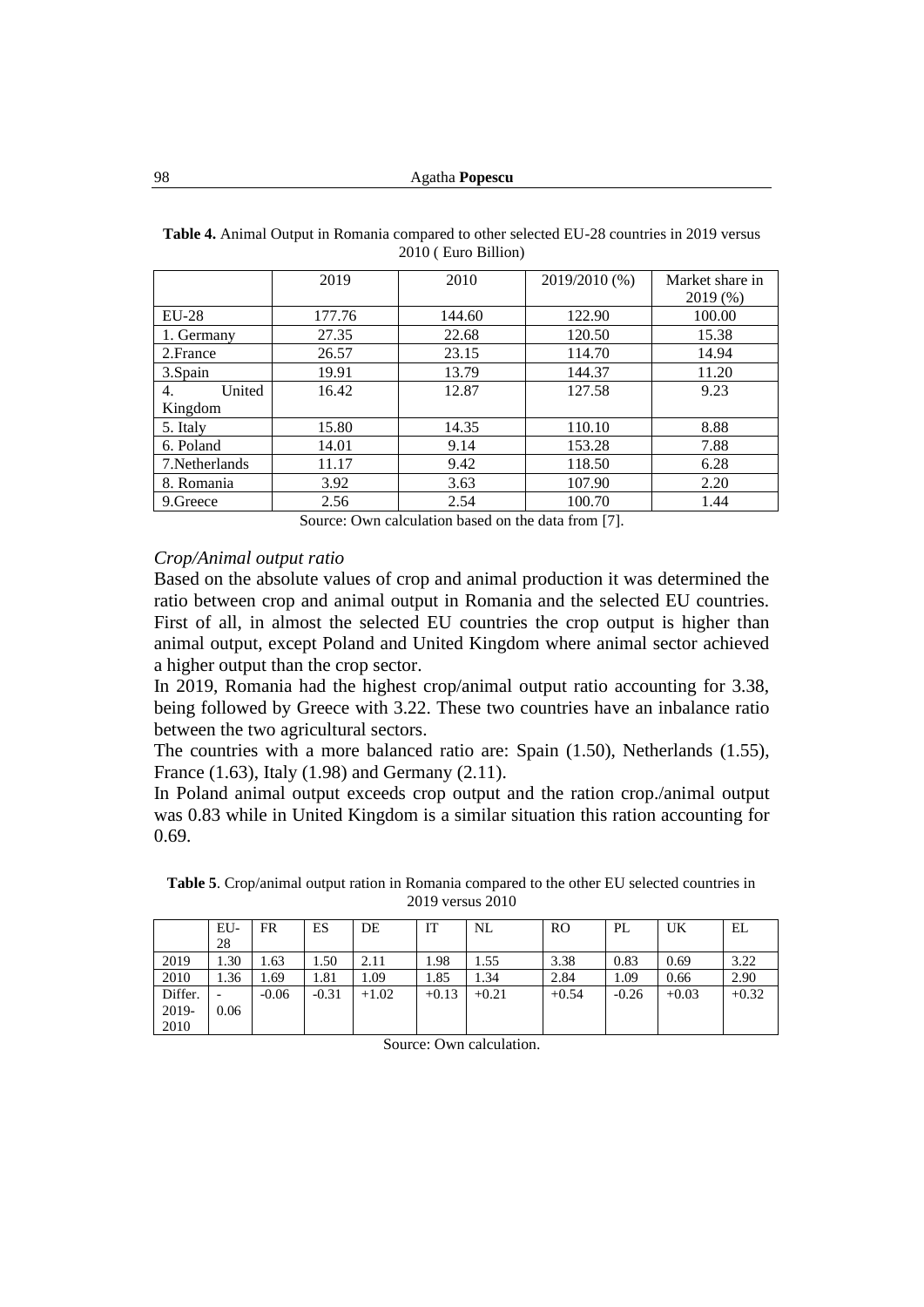In the last decade, it is noticed a general increasing trend in almost all the selected EU countries, including Romania, except: France, Spain and Poland, which recorded a negative differences: ( -0.06, -0.31, -0.26).

At the EU-28 level crop/animal output ratio was 1.30 in 2019 by -0.06 smaller than in 2010, and this shows that in other member states this ratio declined in the last year of the study (Table 5).

# **3.9. Comparison regarding the main descriptive statistics of the agricultural output in the period 2010-2020**

In order to point out much better Romania's performance in agriculture compared to the selected EU countries, there were determined the main parameters of the descriptive statistics in terms of: mean, deviation standard, coefficient of variation, minimum and maximum value.

The results presented in Table 6 prove that Romania achieved Euro 16,794.64 Million agricultural output in average the interval 2010-2020, which situates the country on the 8th position in the EU-28. The minimum agricultural output was Euro 14,410.22 Million achieved in the year 2012, which was a year with a severe drought in Romania, and the maximum agricultural output was Euro 18,963,83 carried out in the year 2019. The year 2020 was also an unfavorable year for agriculture in Romania, and that is why agricultural output declined by 11.2% compared to the level attained in 2019.

|                    | Mean      | Standard  | Coefficient of | Minimum   | Maximum     |
|--------------------|-----------|-----------|----------------|-----------|-------------|
|                    |           | deviation | variation (%0) |           |             |
| 1. France          | 74,260.0  | 2,955.14  | 3.97           | 68,125.2  | 78,295.39   |
| 2. Germany         | 55,751.41 | 3,100.62  | 5.56           | 49,838.51 | 59,721.43   |
| 3. Italy           | 55,213.69 | 2,998.48  | 5.43           | 48,053.87 | 58, 515. 19 |
| 4. Spain           | 46,615.88 | 4.714.43  | 10.11          | 40,371.17 | 52,919.36   |
| 5. United          | 29,352.82 | 2,415.98  | 8.23           | 23,745.75 | 32,598.37   |
| Kingdom            |           |           |                |           |             |
| б.                 | 27,527.05 | 1,164.01  | 4.22           | 25,474.96 | 29,138.34   |
| <b>Netherlands</b> |           |           |                |           |             |
| 7. Poland          | 23,776.43 | 2,129.30  | 8.95           | 19,750.51 | 27,177.73   |
| 8. Romania         | 16,794.69 | 1,481.74  | 8.82           | 14,410.22 | 18,963.83   |
| 9. Greece          | 11,205.16 | 483.55    | 4.31           | 10,610.38 | 11,880.09   |

**Table 6.** Descriptive statistics in terms of mean, standard deviation, variation coefficient, minimum and maximum value for agricultural output achieved in Romania compared to the selected EU-28 countries in the period 2010-2020 ( Euro Million)

Source: Own calculation based on the data from [6].

France occupies the top position in the EU-28 for its average agricultural output of Euro 74,260 Million in the last decade. On the 2nd position is Germany with Euro 55,751.41 Million, on the 3rd position came Italy with an average of Euro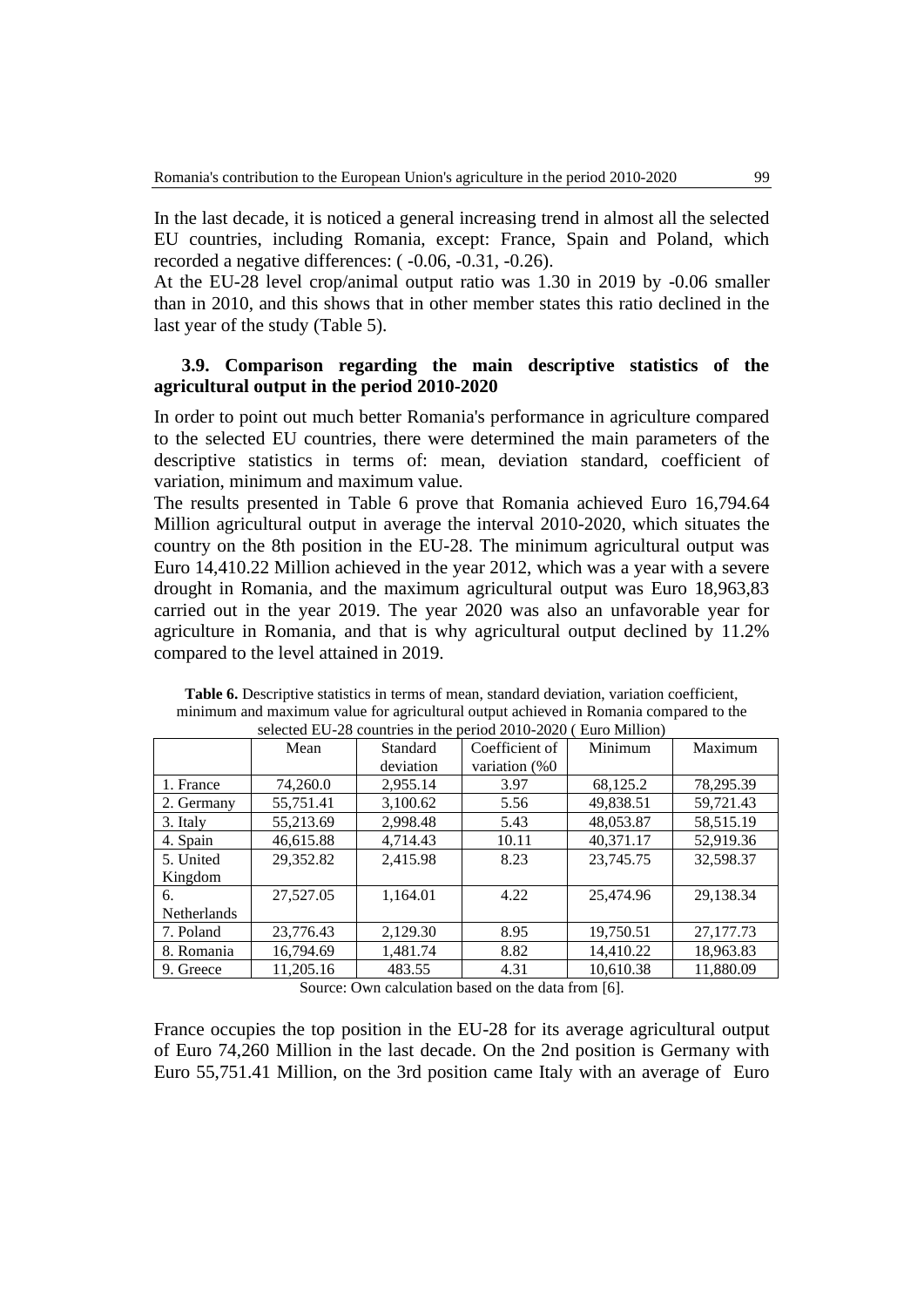55,213 Million, on the 4th position is situated Spain with Euro 46,615.88 Million, on the 5th position is United Kingdom with an average of Euro 29,352.82 Million, on the 6th position is Netherlands with an average of Euro 27,527.05 Million, on the 7th position is Poland with a mean agricultural output of Euro 23,726.43 Million, and on the 9th position is Greece which recorded a mean agricultural output of Euro 11,205.16 Million.

The variation coefficients had values ranging between 3.97% in France and 10.11% in Spain showing a reduced variation in the analyzed interval and confirming that the means are representative.

The highest agricultural output was Euro 78,295.39 Million registered in France in the year 2018, and the lowest agricultural output was Euro 10,610.38 Million recorded in Greece in the year 2011.

The EU's agricultural industry was an estimated EUR 411.8 billion in 2020, which includes the value of crops and animal production and also of agricultural services, as well as other goods and services related to agriculture. While crop production has a share of 52.8%, animal production of 38.6% and the remaining of 8.5% belongs to services.

Four countries: France, Germany, Italy and Spain produced more than 58.6% agricultural output, and another group of three countries: Netherlands, Poland and Romania achieved 17.6%, all these seven EU member states accounting for 76.2% of the EU agricultural output in the year 2020 [12].

#### **3.10. Gross value added in agriculture**

In 2019, Romania achieved Euro 8.78 Billion gross value added (GVA) in agriculture, by 33.23% more than in the year 2010. This meant 4.56% of the GVA carried out in the EU-28.

Romania came on the 8th position in the EU for GVA and had the highest growth rate in the interval 2010-2019 accounting for +33.23%, being situated after United Kingdom which registered a surplus of +47.88% in GVA in the same period.

The nine selected EU countries together produced Euro 162.89 Billion GVA in 2019, which accounted for 84.64% in the EU-28 GVA registered in the agricultural industry.

The results presented in Table 7 show that Romania is situated on the 8th position for the average GVA achieved in agriculture in the period 2010-2020, accounting for Euro 7,402.8 Million, with a minimum of Euro 6,209.14 Million recorded in the year 2012 when the severe drought had a deep impact and the maximum value of Euro 8,786.3 Million registered in the year 2019. In 2020, GVA accounted for Euro7,921.71 Million being by about 10% smaller than in the previous year.

The hierarchy of the selected EU-28 member states based on the average GVA created in agriculture during the period 2010-2010 is the following one: Italy,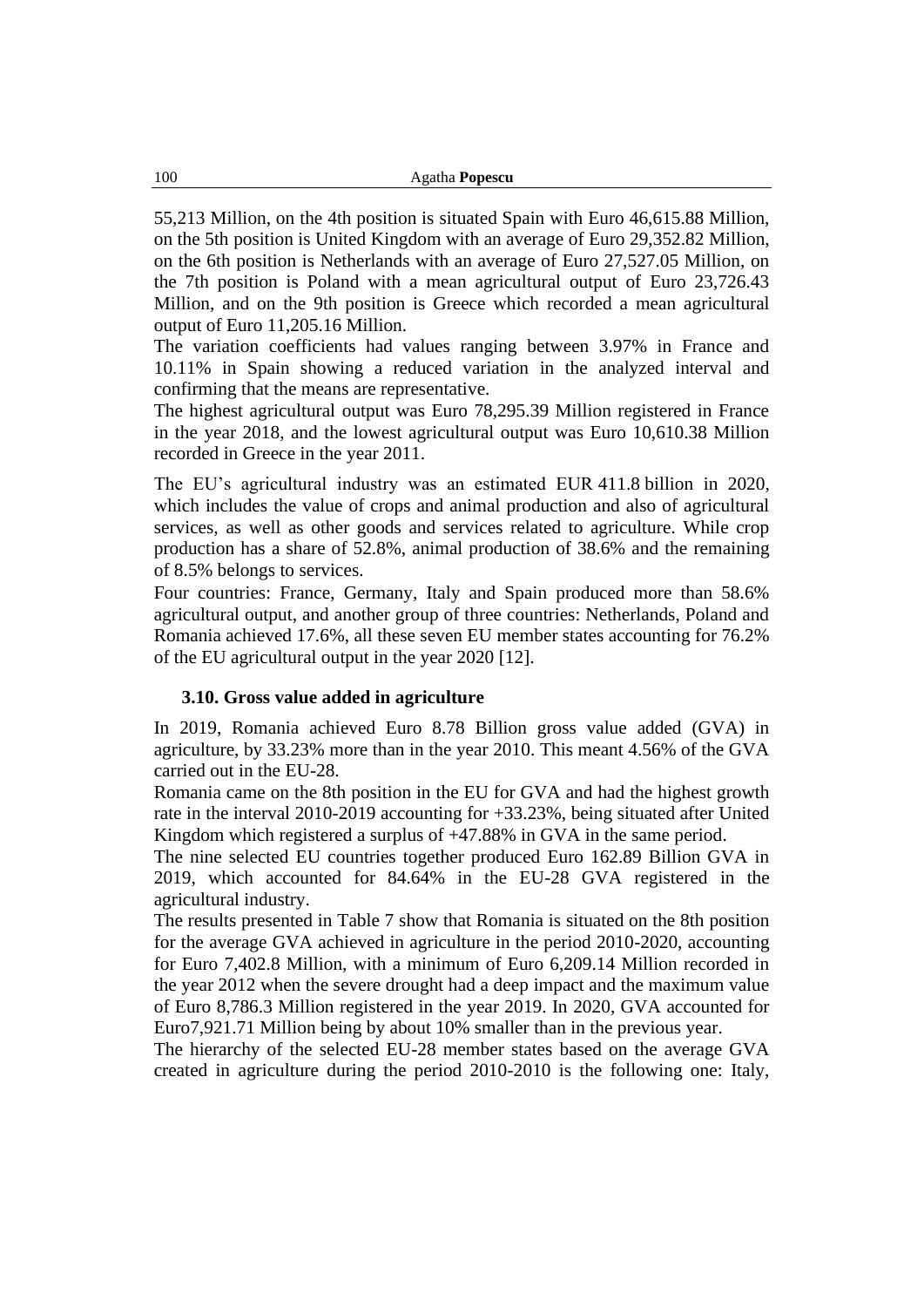France, Spain, Germany, United Kingdom, Netherlands, Poland, Romania and Greece.

The highest GVA was Euro 33,867.36 Million registered in Italy in the year 2018, and the lowest GVA was Euro 5,313.51 recorded in Greece in the year 2012 (Table 7).

**Table 7.** Descriptive statistics in terms of mean, standard deviation, variation coefficient, minimum and maximum value for GVA in Romania's agriculture compared to the selected EU-28 countries in the period 2010-2020 ( Euro Million)

|                    | Mean      | Standard  | Coefficient of | Minimum   | Maximum   |
|--------------------|-----------|-----------|----------------|-----------|-----------|
|                    |           | deviation | variation (%0) |           |           |
| 1. Italy           | 31,286.05 | 2,268.78  | 7.25           | 26,236.75 | 33,867.36 |
| 2. France          | 29,445.56 | 2,185.61  | 7.42           | 26,284.14 | 33,735.01 |
| 3. Spain           | 25,206.26 | 3,260.80  | 12.93          | 21,248.9  | 29,287.97 |
| 4. Germany         | 19,044.42 | 2,404.04  | 12.62          | 15,464.91 | 22,088.17 |
| 5. United          | 10.586.69 | 1,176.20  | 11.11          | 7,810.99  | 11,944.57 |
| Kingdom            |           |           |                |           |           |
| 6.                 | 10,213.63 | 938.77    | 9.19           | 8,475.61  | 11,743.67 |
| <b>Netherlands</b> |           |           |                |           |           |
| 7. Poland          | 9,238.46  | 1,032.86  | 11.18          | 7,858.6   | 11,045.32 |
| 8. Romania         | 7,402.8   | 860.99    | 11.63          | 6,209.14  | 8,786.3   |
| 9. Greece          | 5,770.25  | 317.28    | 5.49           | 5,313.51  | 6,144.42  |

Source: Own calculation based on the data from [8].

In 2020, the EU agriculture produced Euro 177 Billion GVA and for every 1 euro spent on the cost of goods and services used in the production process (intermediate consumption), the EU's agricultural industry created added value of EUR 0.75.

However, both agricultural production and GVA declined in 2020 compared to the year 2019 by -1.4% and, respectively, by -2.2% [10].

#### **3.11. Indicator A of the income from agricultural activity**

According to Eurostat, "Indicator A corresponds to the deflated (real) net value added at factor cost of agriculture, per total annual work unit. As deflator is used the implicit price index of GDP.

If we consider the year  $2010 = 100$ , the decreasing order of the selected EU countries based on the growth rate achieved for the Indicator 1 of the income from agriculture was the following one in the year 2019: Italy +41.03%, Romania +39.97%, Poland +39.92%, Spain +27.94%, Germany +17.53%, France +15.99, United Kingdom  $+10.76$ , Greece  $+6.74\%$  and Netherlands - 4.27% (Fig. 6).

In 2020, in the EU, there were 8.5 million full-time workers representing labor force input, of which 6.2 workers were non-salaried.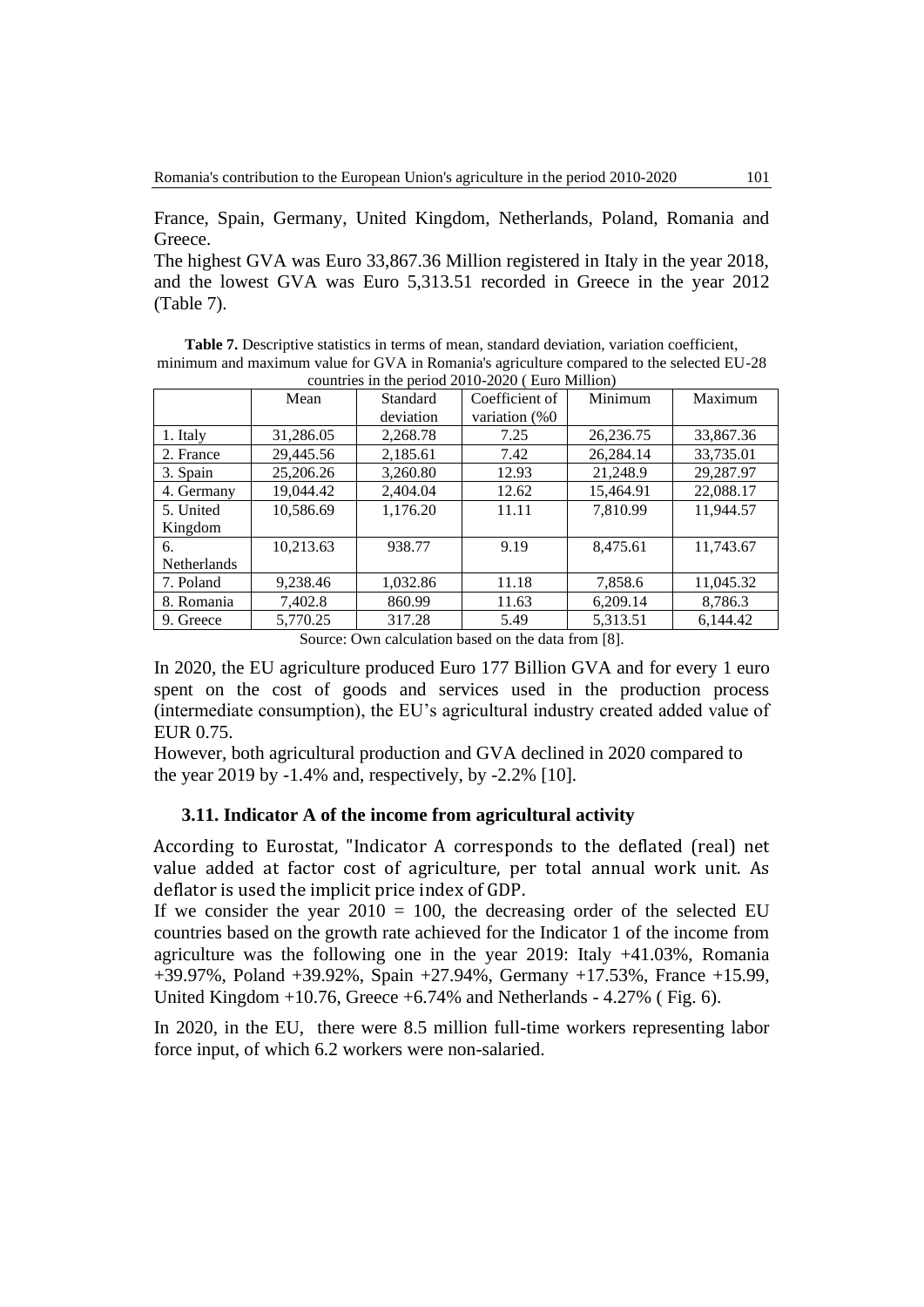

**Fig. 6**. Indicator A of the income from agriculture in Romania compared to the other EU selected countries in 2019 (2010 = 100) Source: Own design based on the data from [9].

In 2020, it was continued the downward trend the labor force input being by - 2.8 % less compared to 2019. The decline accounted for 5-6% in Romania, Slovakia, Lithuania, Portugal, Hungary, Bulgaria and Estonia, and slightly more than 8% in Spain.

In 2020, the EU's agricultural income expressed by real factor income per AWU fell slightly by -1.5 % compared to 2019.

In consequence, Factor income A declined by -4.2% in 2020 versus 2019. A slight decline was achieved in five EU largest seven agricultural producers: Italy (- 4.9 %), the Netherlands (-5.1 %), France (-7.6 %), Romania (-13.8 %) and Germany (-14.6 %).

However, it is obviously, that the EU agricultural income per AWU was by 27.2 % higher in 2020 than the index level in 2010 [10].

# **3.12. Contribution of agriculture to GDP**

In 2010, agriculture contributed by Euro 171.9 Billion to EU-27 GDP, that is by 1.3 % compared to 1.2 % in the year 2017 [10].

Regarding the contribution of agriculture to GDP in each analyzed country, the situation is the following one: Romania 4.1%, Greece 3%, Spain 2.4%, Poland 2.2%, Italy 1.8%, Netherlands 1.6%, France 1.2%, Germany 0.6%, United Kingdom 0.5% [1] (Fig. 1).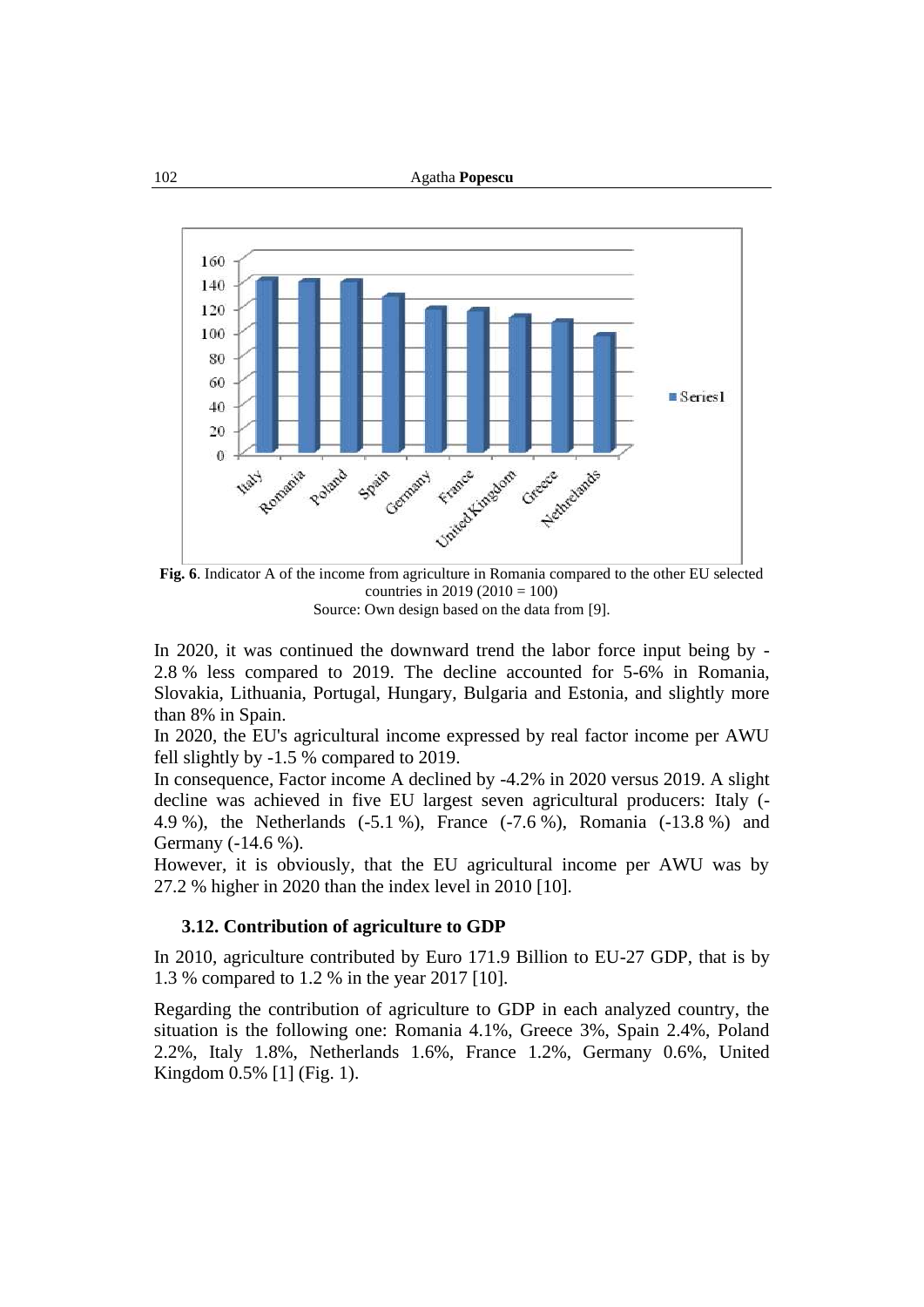

**Fig. 7.** Contribution of agriculture to GDP in Romania and the other selected EU countries (%) Source: Own design based on the data from [1].

# **Conclusions**

(1) Romania has proved to be among the most important EU countries dealing with agriculture during the period 2010-2020.

(2) Despite its highest number of small farms in the EU, dominated by family subsistence farms, it utilizes 12.5 million agricultural land, meaning 3.6 ha UAA per farm compared to 16.7 UAA the EU average. This puts Romania on one of the last positions in the EU next to Cyprus and Malta.

(3) For Euro 12,105 Million standard output, Romania comes on the 8th position in the EU after France, Italy, Germany, Spain, United Kingdom, Poland and Netherlands, but for only Euro 3,537 standard output per farm, Romania is situated on the last position in the EU.

(4) Carrying out Euro 18.9 Billion agricultural output in 2019, Romania contributed by 4.2% to the EU agricultural output and for this market share, it comes on the 8th position after France, Germany, Italy, Spain, United Kingdom, Netherlands, and Poland.

For crop output, it comes on the 6th position, contributing by 5.72% to the EU crop output, after France, Italy, Spain, Germany, and Netherlands. But for only Euro 3.92 Billion animal output, Romania has one of the smallest contribution of 2.2% to the EU and this because of the inbalanced crop/animal output ratio of 3.38.

(5) For Euro 8.78 Billion GVA in agriculture, Romania contributed by 4.56% to the EU GVA and was ranked the 8th among the selected member states.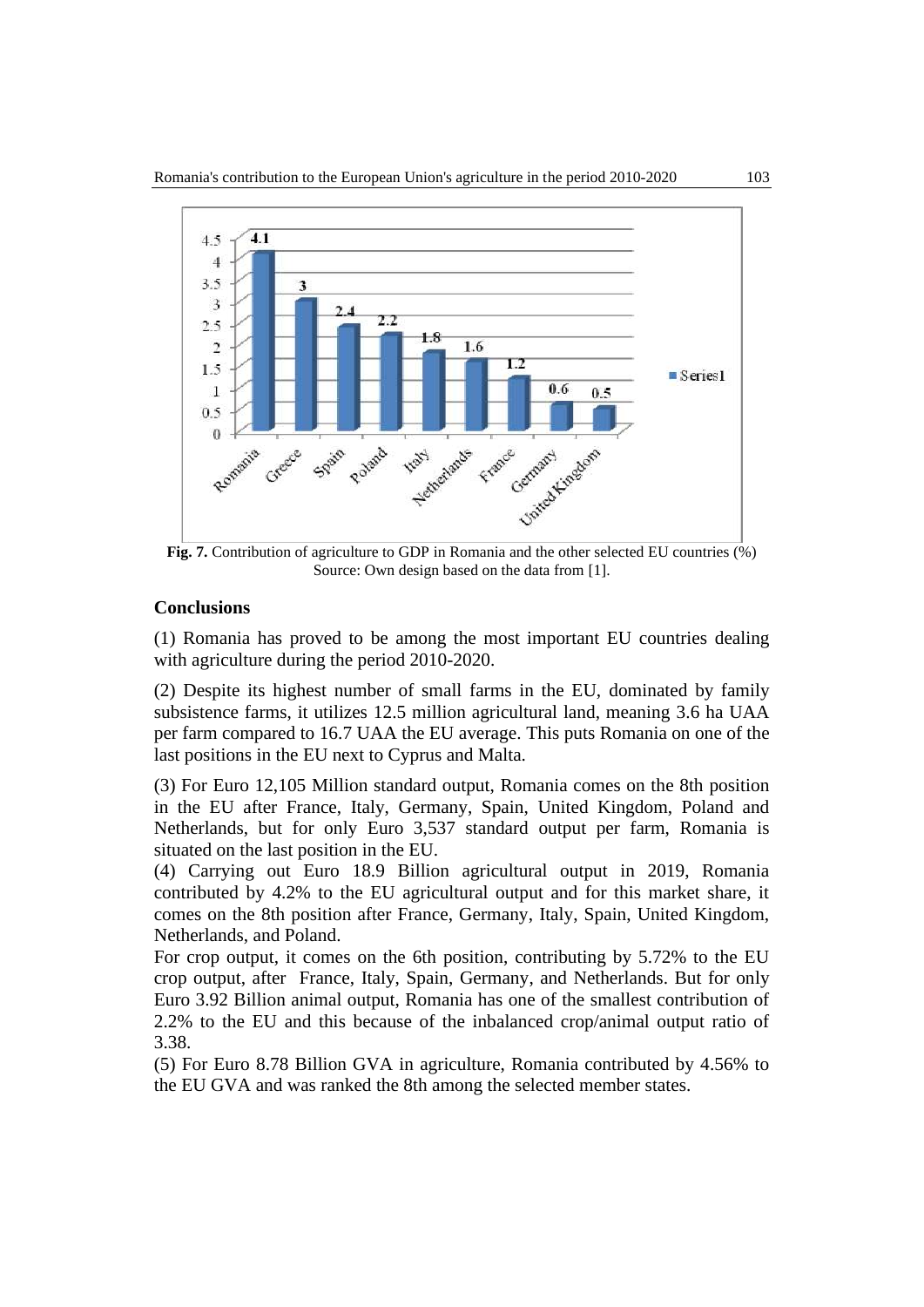(6) Compared to 2010, in 2019, income in terms of Indicator 1 from agriculture was by by 39.9% higher in Romania, being exceeded only by Italy which had +41.03%.

(7) The contribution of agriculture to Romania's GDP is enough high accounting for 4.1%, compared to Greece 3%, Spain 2.4%, Poland 2.2%, Italy 1.8%, Netherlands 1.6%, France 1.2%, Germany 0.6%, and United Kingdom 0.5%.

(8) Taking into account the situation regarding the development of agriculture and its contribution to the EU, for the next period of time, Romania has to continue the implementation of CAP being focused on the sustainable development of this sector to obtain a higher economic performance under a more balance use of resources, preservation of the environment factors and being much better adapted to the challenges of climate change.

(9) The development of agriculture depends on changes in farm structure based on setting up associative forms of production, on the assurance of a better technical endowment, a higher training level of the farmers, a higher level of farm inputs, a better production cost monitoring, on more gross value added along the product chain, on the increase of agricultural production value, standard output and the contribution of agriculture to the Romania's economic growth and participation in international trade.

# **R E F E R E N C E S**

- [1] European Union Country Statistical Fact Sheet, June 2020, [https://ec.europa.eu/info/food](https://ec.europa.eu/info/food-farming-fisheries/farming/facts-and-figures/performance-agricultural-policy/agriculture-country/eu-country-factsheets_en)[farming-fisheries/farming/facts-and-figures/performance-agricultural-policy/agriculture](https://ec.europa.eu/info/food-farming-fisheries/farming/facts-and-figures/performance-agricultural-policy/agriculture-country/eu-country-factsheets_en)[country/eu-country-factsheets\\_en,](https://ec.europa.eu/info/food-farming-fisheries/farming/facts-and-figures/performance-agricultural-policy/agriculture-country/eu-country-factsheets_en) Accessed on May 5th, 2021.
- [2] Eurostat, Farm indicators by agricultural area, type of farm, standard output, legal form and NUTS 2 regions, Last update 23.02.2021, [https://ec.europa.eu/eurostat/databrowser/view/ef\\_m\\_farmleg/default/table?lang=en,](https://ec.europa.eu/eurostat/databrowser/view/ef_m_farmleg/default/table?lang=en) Accessed on March 15, 2021.
- [3] Eurostat Statistics Explained, 2019, Agriculture statistics family farming in the EU, [https://ec.europa.eu/eurostat/statistics-explained/index.php?title=Agriculture\\_statistics\\_-](https://ec.europa.eu/eurostat/statistics-explained/index.php?title=Agriculture_statistics_-_family_farming_in_the_EU) [\\_family\\_farming\\_in\\_the\\_EU,](https://ec.europa.eu/eurostat/statistics-explained/index.php?title=Agriculture_statistics_-_family_farming_in_the_EU) Accessed on April 25, 2021.
- [4] Eurostat, Main livestock indicators by NUTS 2 regions, [https://ec.europa.eu/eurostat/databrowser/view/ef\\_lsk\\_main/default/table?lang=en,](https://ec.europa.eu/eurostat/databrowser/view/ef_lsk_main/default/table?lang=en) Accessed on March 15, 2021
- [5] Eurostat, Output of the agricultural industry basic and producer prices, [https://ec.europa.eu/eurostat/databrowser/view/tag00102/default/table?lang=en,](https://ec.europa.eu/eurostat/databrowser/view/tag00102/default/table?lang=en) Accessed on April 25, 2021.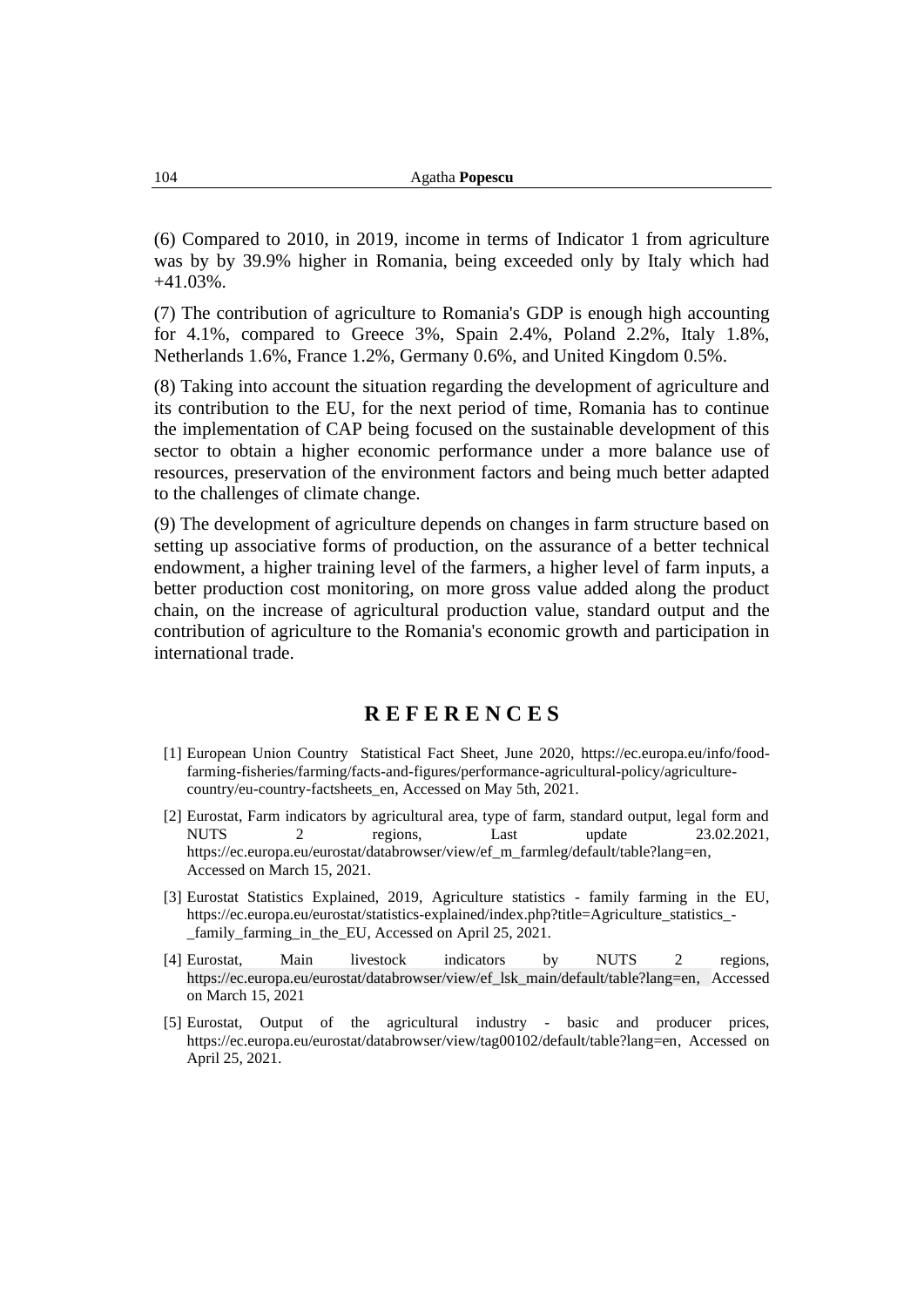- [6] Eurostat, Crop output basic and producer prices, [https://ec.europa.eu/eurostat/databrowser/view/tag00054/default/table?lang=en,](https://ec.europa.eu/eurostat/databrowser/view/tag00054/default/table?lang=en) , Accessed on April 25, 2021.
- [7] Eurostat, Animal output basic and producer prices, [https://ec.europa.eu/eurostat/databrowser/view/tag00055/default/table?lang=en,](https://ec.europa.eu/eurostat/databrowser/view/tag00055/default/table?lang=en) Accessed on April 25, 2021
- [8] Eurostat, Gross value added of the agricultural industry basic and producer prices, [https://ec.europa.eu/eurostat/databrowser/view/tag00056/default/table?lang=en,](https://ec.europa.eu/eurostat/databrowser/view/tag00056/default/table?lang=en) Accessed on April 25, 2021.
- [9] Eurostat, Indicator A of the income from agricultural activity, (2010 = 100), [https://ec.europa.eu/eurostat/databrowser/view/tag00057/default/table?lang=en,](https://ec.europa.eu/eurostat/databrowser/view/tag00057/default/table?lang=en) Accessed on April 25, 2021.
- [10] Eurostat, Performance of the agricultural sector, [https://ec.europa.eu/eurostat/statistics](https://ec.europa.eu/eurostat/statistics-explained/index.php?title=Performance_of_the_agricultural_sector#Value_of_agricultural_output)[explained/index.php?title=Performance\\_of\\_the\\_agricultural\\_sector#Value\\_of\\_agricultural\\_o](https://ec.europa.eu/eurostat/statistics-explained/index.php?title=Performance_of_the_agricultural_sector#Value_of_agricultural_output) [utput,](https://ec.europa.eu/eurostat/statistics-explained/index.php?title=Performance_of_the_agricultural_sector#Value_of_agricultural_output) Accessed on May 5th, 2021.
- [11] Popescu, A., Research concerning the relationship between Gross Domestic Product, Fixed Assets and Employment using Cobb-Douglas Function, Scientific Papers Series Management, Economic Engineering in Agriculture and Rural Development, Vol.11(2):157- 161 (2011).
- [12] Popescu, A., Considerations on utilized agricultural land and farm structure in the European Union, Scientific Papers Series Management, Economic Engineering in Agriculture and Rural Development, Vol.13(4): 221-226 (2013a).
- [13] Popescu, A., Considerations on the main features of the agricultural population in the European Union, Scientific Papers Series Management, Economic Engineering in Agriculture and Rural Development, Vol.13(4):213-220 (2013b).
- [14] Popescu, A., Research on labour productivity in Romania's agriculture, Scientific Papers Series Management, Economic Engineering in Agriculture and Rural Development, Vol.15(2):271-280 (2015a).
- [15] Popescu, A., Analysis of the dynamics of Gross Domestic Product and of its main factors of influence in Romania's agriculture, Proceedings of 25th IBIMA Conference Innovation Vision 2020: from Regional Development Sustainability to Global Economic Growth, Amsterdam, The Netherlands, May 7-8, 2015, pp.1379-1393 (2015b).
- [16] Popescu, A., Research on the Relationship between GDP, Unemployment and Employment in the EU-28, Proceedings of 27th IBIMA Conference Innovation Management and Education Excellence Vision 2020: from Regional Development Sustainability to Global Economic Growth, Milan, Italy, May 405, 2016, pp. 686-695 (2016a).
- [17] Popescu, A., Research on the Correlation between Economic Growth, Unemployment and Employment. A case study-Romania, Proceedings of 27th IBIMA Conference Innovation Management and Education Excellence Vision 2020: from Regional Development Sustainability to Global Economic Growth, Milan, Italy, May 405, 2016, pp. 696-706 (2016b).
- [18] Popescu, A., The Intra-Industry Trade in Agro-Food Products The Case of Romania, 29th IBIMA International Conference on Education Excellence and Innovation Management